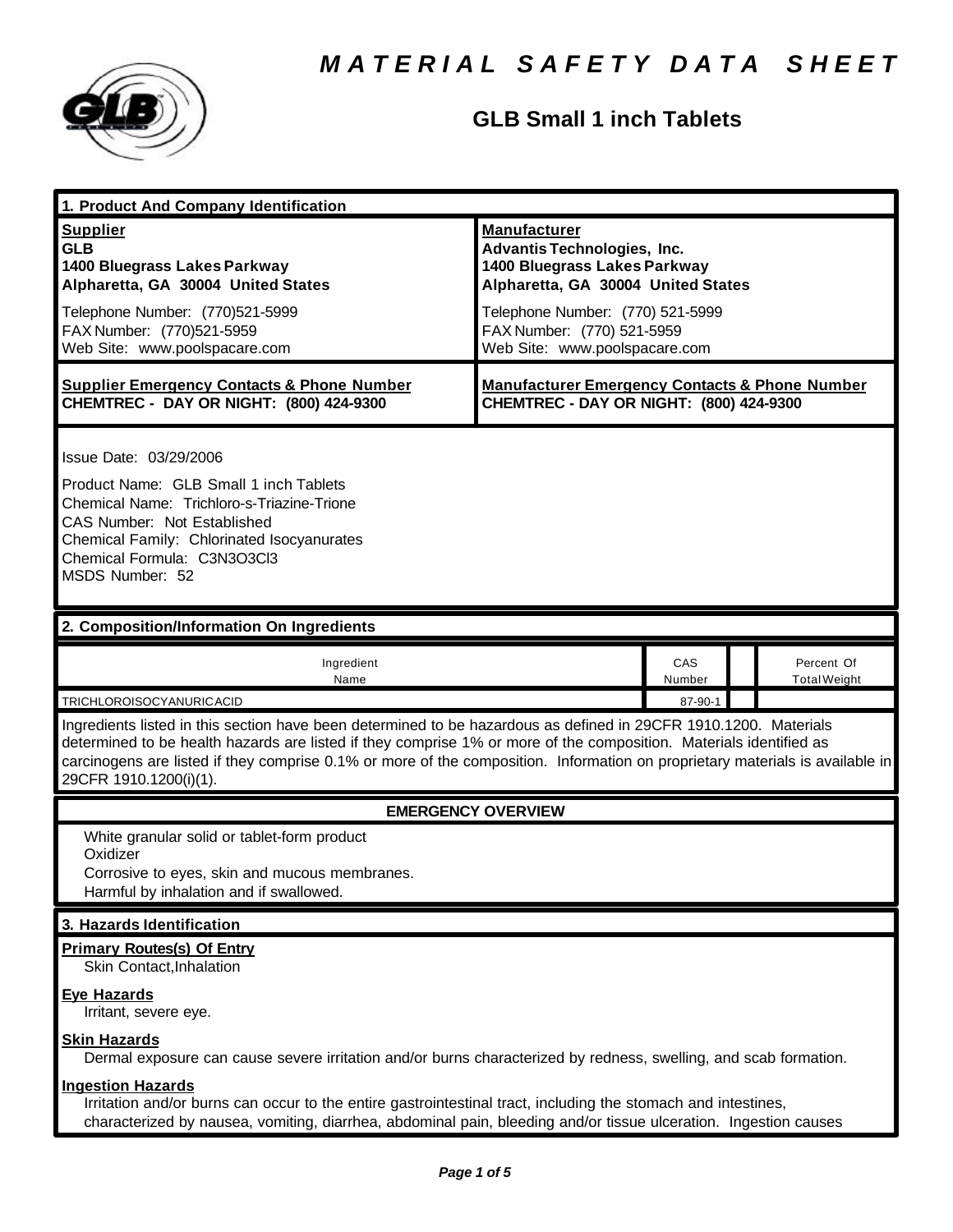## **GLB Small 1 inch Tablets**

## **3. Hazards Identification - Continued**

#### **Ingestion Hazards - Continued**

severe damage to the gastrointestinal tract with the potential to cause perforation.

#### **Inhalation Hazards**

Causes respiratory tract irritation.

## **Signs And Symptoms**

Irritation of Eyes and Respiratory Passages

**Conditions Aggravated By Exposure** Asthma, Respiatory and Cardiovascular Disease

#### **First Aid (Pictograms)**



## **4. First Aid Measures**

#### **Eye**

In case of contact, hold eyelids apart and immediately flush eyes with plenty of water for at least 20 minutes. Get medical attention immediately.

#### **Skin**

In case of contact, immediately flush skin with plenty of water. Get medical attention immediately if irritation (redness, rash, blistering) develops and persists.

#### **Ingestion**

Drink large amounts of water. Avoid Alcohol. Do not induce vomiting. Contact a physician or poison control.

#### **Inhalation**

If inhaled, remove to fresh air.

#### **Note To Physician**

**Corrosive** 

Incase of ingestion DO NOT induce vomiting. No specific antidote. Treat symptomatically and supportively.

## **Fire Fighting (Pictograms)**



#### **5. Fire Fighting Measures**

Flash Point: n/a °F Flammability Class: NOT FLAMMABLE

#### **Fire And Explosion Hazards**

SMALL QUANTITIES OF WATER WILL REACT WITH THIS PRODUCT TO FORM HAZARDOUS AMOUNTS OF NITROGEN TRICHLORIDE(VIOLENT EXPLOSIVE)

#### **Extinguishing Media**

In case of fire, soak (flood) with water. CAUTION DO NOT USE DRY CHEMICAL CONTAINING AMMONIA **COMPOUNDS** 

#### **Fire Fighting Instructions**

Firefighters should wear self-contained breathing apparatus and full protective gear.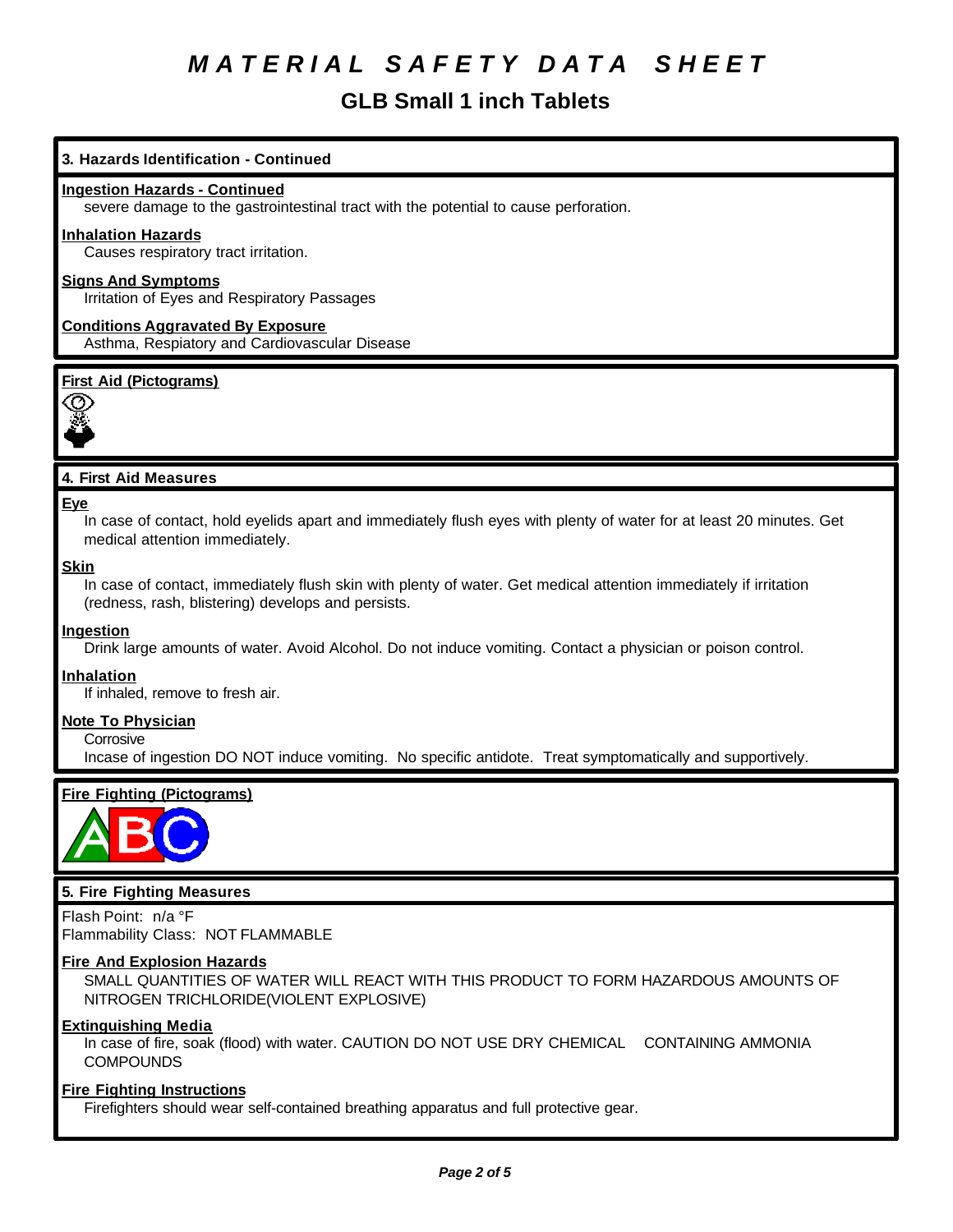## **GLB Small 1 inch Tablets**

## **5. Fire Fighting Measures - Continued**

## **Fire Fighting Instructions - Continued**

### **6. Accidental Release Measures**

Clean up spill immediately. Complete cleanup on dry basis if possible. Use appropriate personal protective equipment (PPE). Use appropriate containers to avoid environmental contamination. Spills greater than 100 pounds constitute a reportable quantitiy by the US EPA

#### **Handling & Storage (Pictograms)**



## **7. Handling And Storage**

#### **Handling And Storage Precautions**

**Keep out of reach of children.** Store material in a cool and dry place. Do not reuse container

#### **Storage Precautions**

Keep out of reach of children. Store in a cool dry place. Do not Reuse container. Keep away from other types of chlorinating compounds and organic material. KEEP AWAY FROM AMMONIA AND AMMONIA COMPOUNDS. Do not store above 60C/140F.

#### **Work/Hygienic Practices**

Use safe chemical handling procedures suitable for the hazards presended by this material.

## **Protective Clothing (Pictograms)**



## **8. Exposure Controls/Personal Protection**

#### **Engineering Controls**

Use with adequate general and local exhaust ventilation.

## **Eye/Face Protection**

Safety glasses with side shields or goggles.

#### **Skin Protection**

Chemical-resistant gloves.

#### **Respiratory Protection**

When dusty conditions are encountered, wear a NIOSH/OSHA full-face respirator with chlorine cartridges for protection against chlorine gas and dust/mist pre-filter.

Wear Long Sleeves

## **9. Physical And Chemical Properties**

#### **Appearance**

White tablet or stick

**Odor**

Chlorine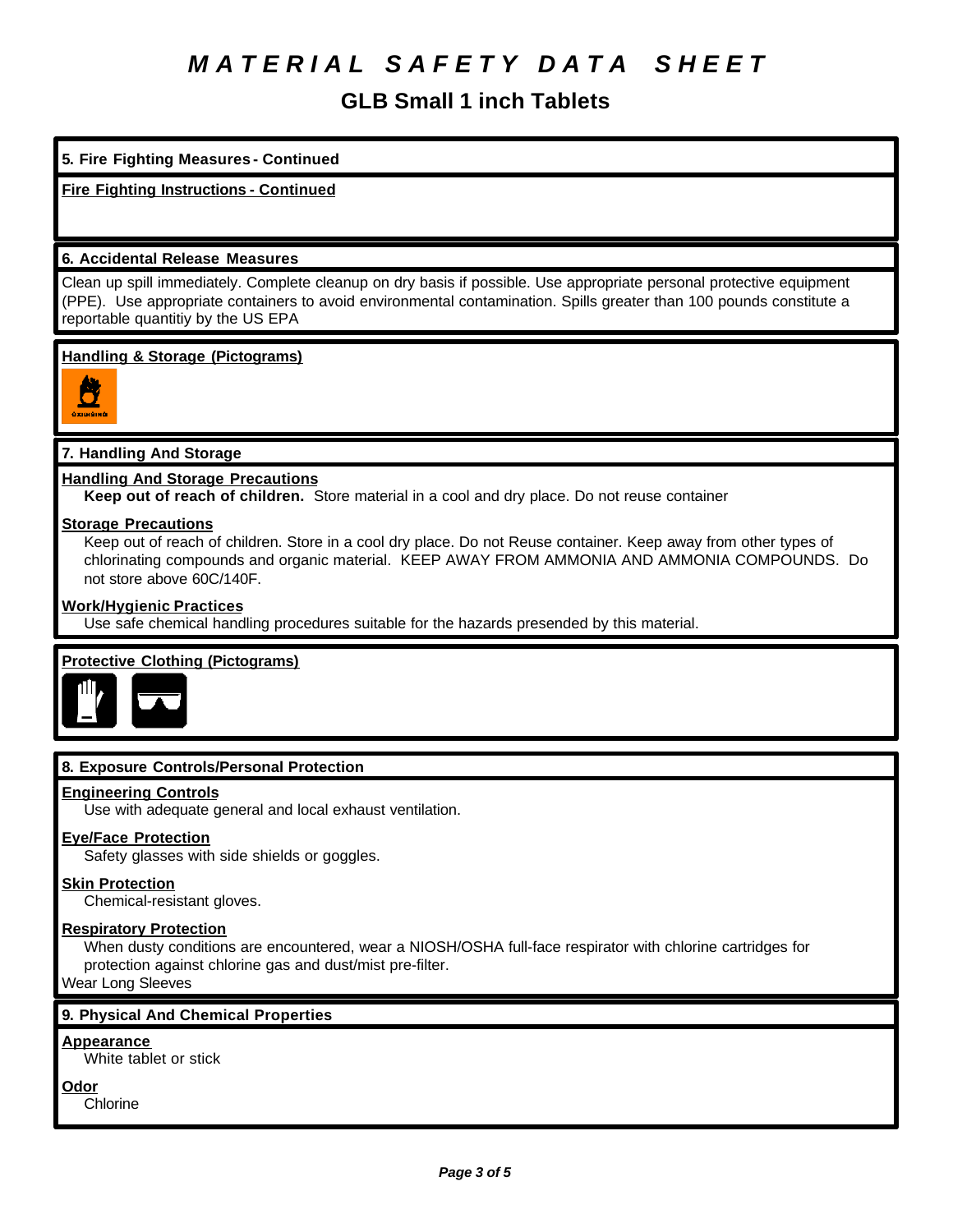## **GLB Small 1 inch Tablets**

## **9. Physical And Chemical Properties - Continued**

## **Odor - Continued**

Chemical Type: Mixture Physical State: Solid Melting Point: Not applicable °F Boiling Point: Not applicable °F Specific Gravity: >1 Molecular Weight: NOT DETERMINED Vapor Pressure: Not applicable Vapor Density: Not applicable pH Factor: 2.7-2.9 At a Concentration Of 1% solution Evaporation Rate: Not Applicable

## **10. Stability And Reactivity**

Stability: STABLE Hazardous Polymerization: WILL NOT OCCUR

## **Conditions To Avoid (Stability)**

THERMAL DECOMPOSITION MAY PRODUCE CHLORINE AND OTHER TOXIC GASES

#### **Incompatible Materials**

Reducing agents and Oxidizers, Nitrogen containing compounds, Calcium hypochlorite, Alkalies, Acids, Bases

#### **Hazardous Decomposition Products**

Chlorine gas

#### **Conditions To Avoid (Polymerization)**

Water on product while in container. Humidity

## **11. Toxicological Information**

## **Eye Effects**

**Corrosive** 

#### **Skin Effects Corrosive**

**Acute Oral Effects**

Rat Oral LD50: 490 mg/kg

## **Acute Inhalation Effects**

Rat inhalation: Approx. 0.68 mg/l/4 hour - (nose only)

#### **Chronic/Carcinogenicity**

Not known to be a carcinogen. Not classified by IARC, OSHA, EPA. Not included in NTP 10th Report on Carcinogens.

#### **Reproductive Effects**

There are no known or reported effects on reproductive function or fetal development. Toxilogical investigation indicates it does not effect reproductive function of fetal development.

## **Mutagenicity (Genetic Effects)**

Not mutagenic in five Salmonella strains and one E.coli strain with or without mammalian microsomal activation.

## **12. Ecological Information**

## **Acute Toxicity - Fish And Invertebrates**

96 hour-LC50, Fish: 0.32 mg/l (Rainbow trout) 0.30 mg/l (bluegill sunfish)